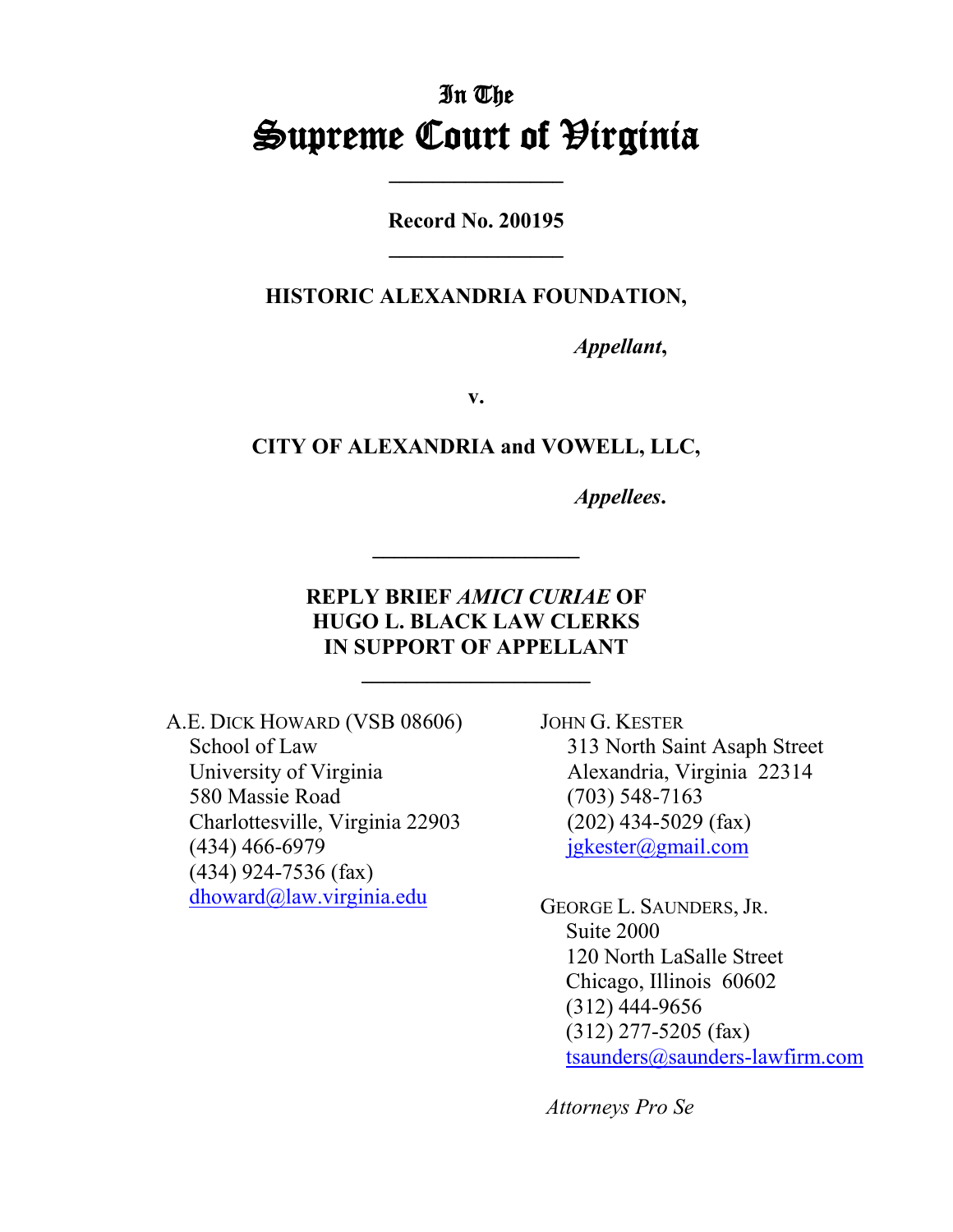## TABLE OF CONTENTS

| $\mathbf{I}$ . |                 |  |  |
|----------------|-----------------|--|--|
|                | $\mathsf{A}$ .  |  |  |
|                | <b>B.</b>       |  |  |
|                | $\mathcal{C}$ . |  |  |
|                | D.              |  |  |
| II.            |                 |  |  |
|                | $A_{\cdot}$     |  |  |
|                | <b>B.</b>       |  |  |
|                | $C$ .           |  |  |
| III.           |                 |  |  |
| IV.            |                 |  |  |
|                |                 |  |  |
|                |                 |  |  |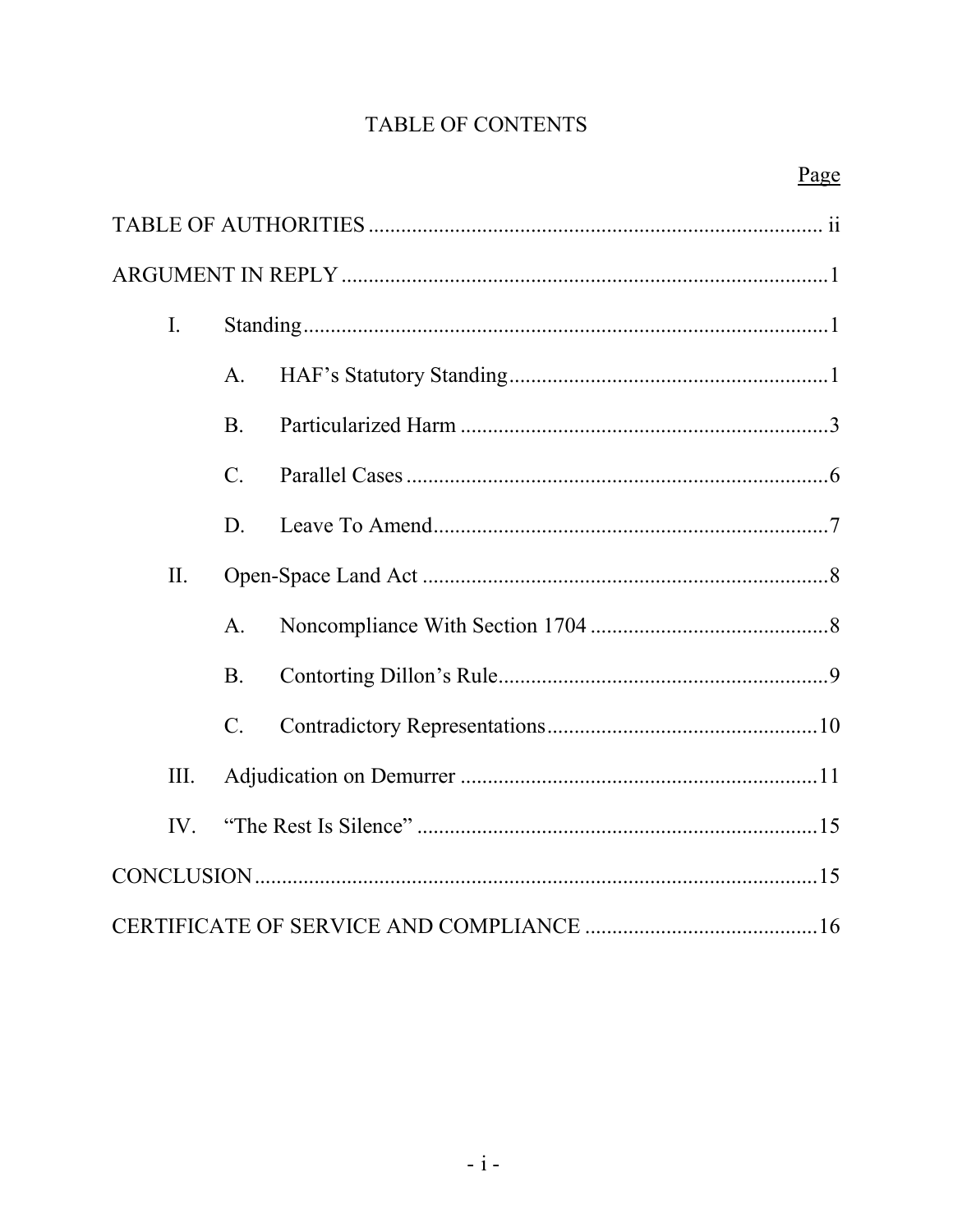## TABLE OF AUTHORITIES

| Cases: |                                                                         |
|--------|-------------------------------------------------------------------------|
|        |                                                                         |
|        | Board of Supervisors v. Board of Zoning Appeals, 268 Va. 441,           |
|        | Byrne v. City of Alexandria, 298 Va. 694, 842 S.E.2d 409 (2020)14       |
|        |                                                                         |
|        | Eagle Harbor, L.L.C. v. Isle of Wight County, 271 Va. 603, 628 S.E.2d   |
|        | Friends of the Rappahannock v. Caroline County Bd., 286 Va. 38,         |
|        | Fuste v. Riverside Healtcare Ass'n, 265 Va. 127, 575 S.E.2d 858 (2003)5 |
|        |                                                                         |
|        | Newberry Station Homeowners Ass'n v. Board of Supervisors,              |
|        |                                                                         |
|        | Philip Morris USA Inc. v. Chesapeake Bay Found., Inc., 273 Va. 564,     |
|        | Riverview Farm Assocs. Va. Gen. Pshp. v. Board of Supervisors,          |
|        | Taylor v. Northam, No. CL 20-3339, Cir. Ct. Richmond (Aug. 3, 2020)6    |
|        | United States v. Blackman, 270 Va. 68, 613 S.E.2d 442 (2005)10, 13      |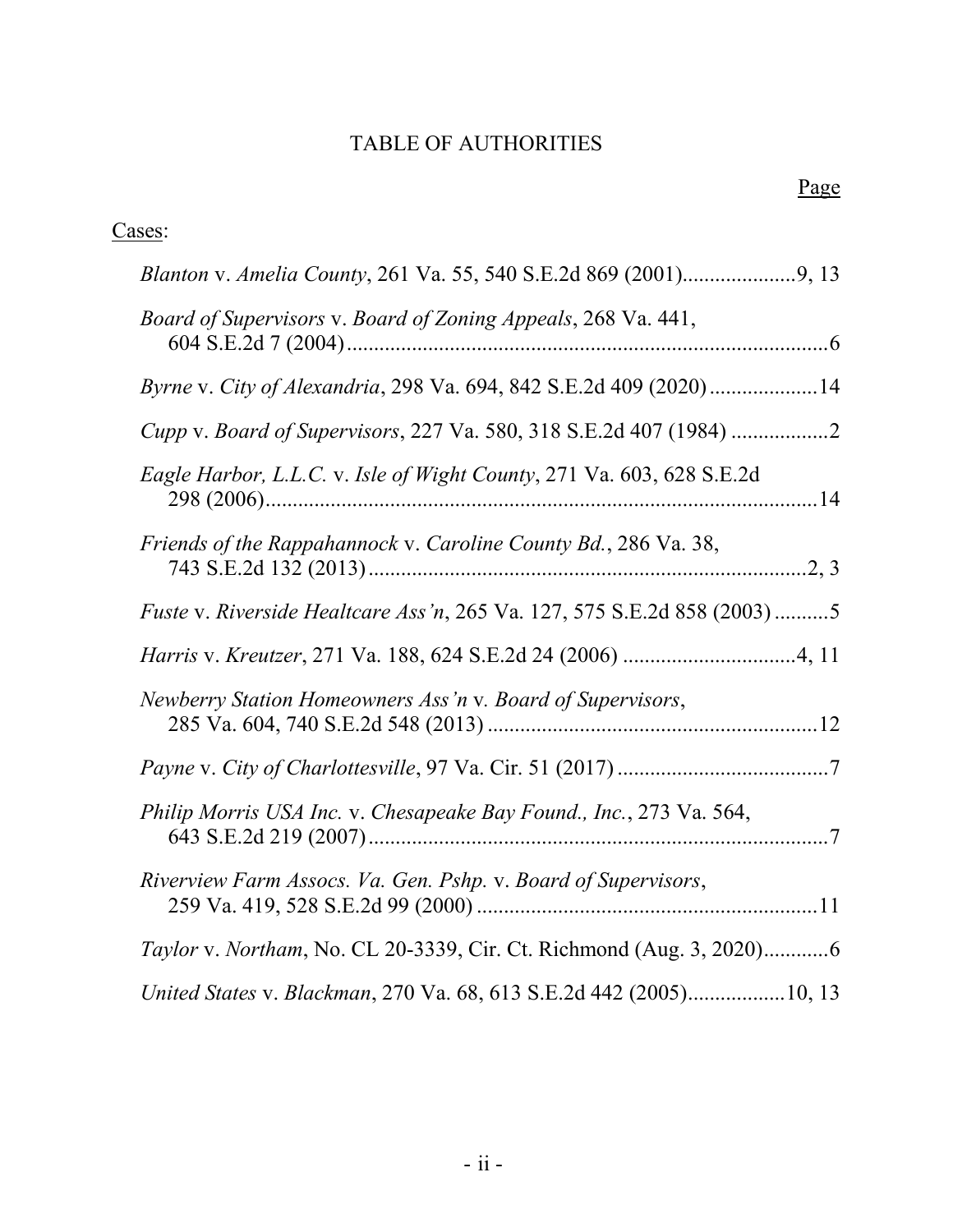| Virginia Beach Beautification Comm'n v. Board of Zoning Appeals,    |
|---------------------------------------------------------------------|
| Virginia Historic Landmarks Comm'n v. Board of Supervisors, 217 Va. |
| <b>Constitutional Provision:</b>                                    |
|                                                                     |
| <u>Virginia Statutes</u> :                                          |
|                                                                     |
|                                                                     |
| Preservation of Historical Sites and Architectural Areas,           |
|                                                                     |
| Alexandria Code:                                                    |
|                                                                     |
|                                                                     |
| Rules:                                                              |
|                                                                     |
| Miscellaneous:                                                      |
|                                                                     |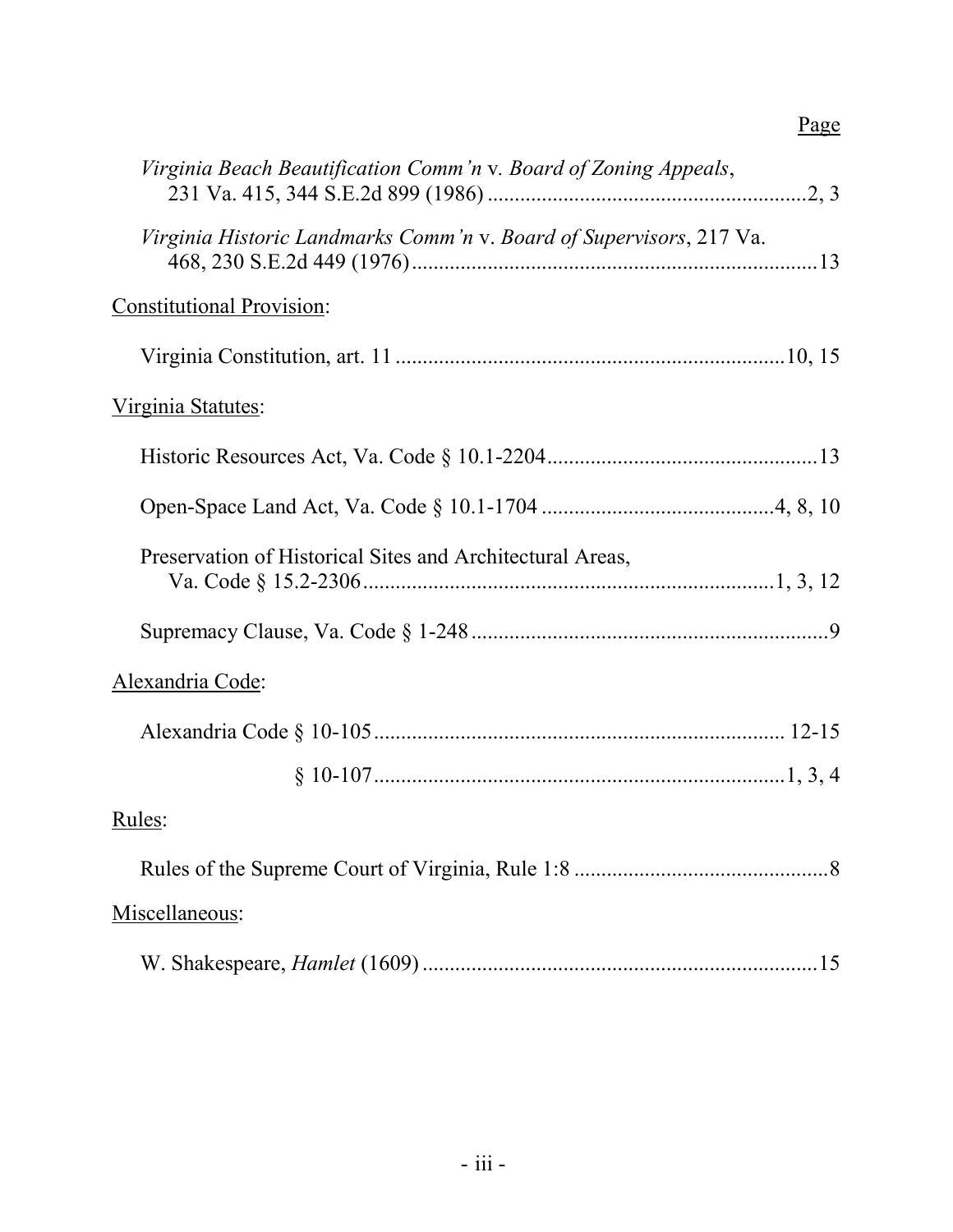#### **REPLY BRIEF** *AMICI CURIAE* **OF HUGO L. BLACK LAW CLERKS IN SUPPORT OF APPELLANT**

#### I. **Standing**

#### **A. HAF's Statutory Standing**

1. Appellees recognize that, pursuant to authority conferred in Va.

Code  $\S 15.2-2306(A)(3)$ , the Alexandria Code in  $\S 10-107$  defines a small category of persons who can challenge in court decisions of the City Council appealed from the Board of Architectural Review (BAR). To seek review, a party must:

—Own property in the City's Old and Historic District.

—Have joined with at least 24 other such property owners to appeal within 14 days the BAR decision to the Council.

—Within 30 days filed a petition in the Circuit Court to review the Council decision.

—Be aggrieved by the Council decision.

HAF methodically satisfied every one of those requirements, which establish an eligibility unlike ordinary declaratory-judgment actions.

Appellees contend, however, that "aggrieved" (a requirement not listed in the enabling statute, Va. Code § 15.2-2306(A)(3)) does not carry the ordinary meaning of simply a party who lost in the Council, but instead imposes additional requirements beyond ordinary standing. City Br. 7, 9, 11; Vowell Br. 5, 9, 10. They cite decisions under various statutes that included the word "aggrieved."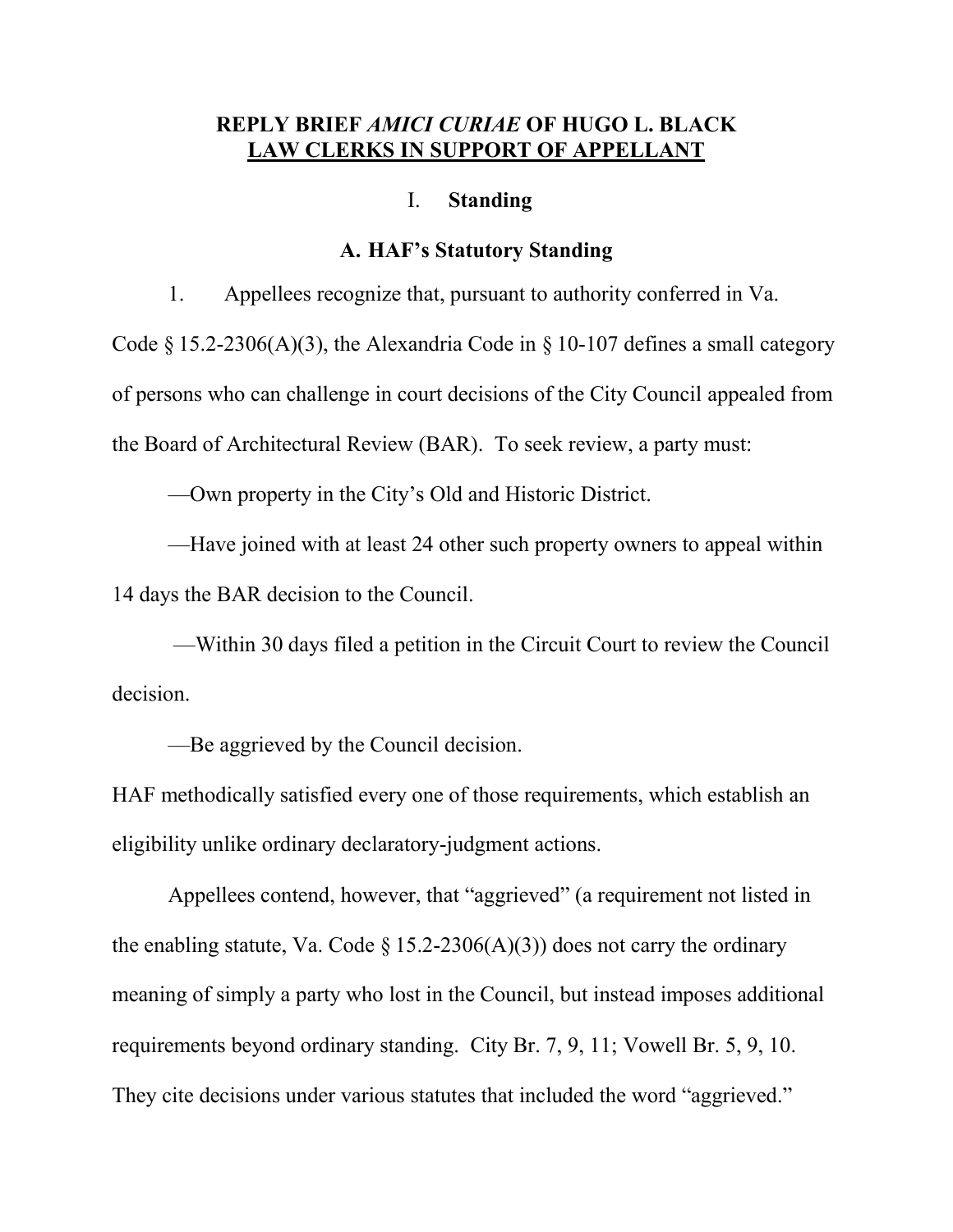*E.g.*, Vowell Br. 13, citing *Virginia Beach Beautification Comm'n* v*. Board of Zoning Appeals*, 231 Va. 415, 344 S.E.2d 899 (1986) (non-property-owner).

2. But this Court earlier in this decade explained that the word "aggrieved" adds nothing to the ordinarily rules of standing. In *Friends of the Rappahannock* v. *Caroline County Bd.*, 286 Va. 38, 45, 743 S.E.2d 132, 135 (2013), this Court addressed once and for all "the contention that an 'aggrieved person' standard provides for a more restrictive basis for standing than the requirement of a justiciable interest." To that proposition it concluded, "We disagree." The touchstone for standing, a justiciable interest, this Court explained, was stated in *Cupp* v. *Board of Supervisors*, 227 Va. 580, 589, 318 S.E.2d 407, 411 (1984): "whether he has a sufficient interest in the subject matter of the case so that the parties will be actual adversaries and the issues will be fully and faithfully developed." To that inquiry, *Friends* held, the word "aggrieved" neither added nor subtracted—"a distinction without a difference." 286 Va. at 48, 743 S.E.2d at 137.

3. On its facts, as the City acknowledges, City Br. 10, the heart of the *Friends* ruling was that the harm alleged by the plaintiffs there was entirely speculative, because any harm from a proposed gravel operation could be mitigated or eliminated by enforcement of existing regulatory requirements. See 286 Va. at 49-50, 743 S.E.2d at 137-38. There is nothing speculative here. Once the wall of the Hugo Black house is torn down, it is gone. Once the super-sized

- 2 -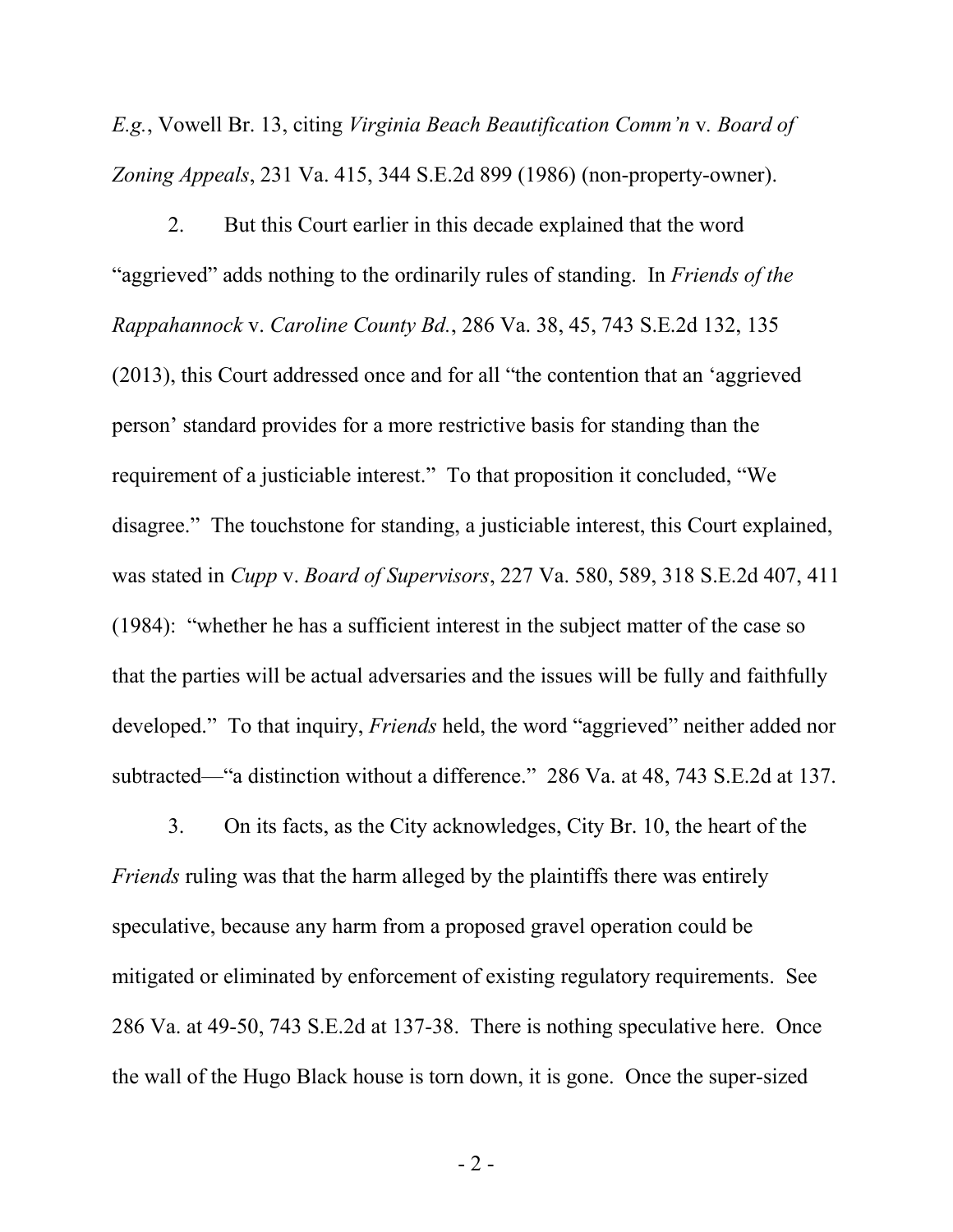modern additions are built covering the garden, the destruction is permanent. For the City to suggest that these massive buildings once constructed would be "easily removable," City Br. 3, is risible.

4. Appellees nowhere address the obvious question: if as they contend HAF—a nearby property-owner with directly-affected core functions, in the protected district, having fully complied with the Code's requirements—cannot obtain judicial review, then who can? Virginia law directs that "parties shall have the right to appeal to the circuit court for review." Va. Code  $\S 15.2-2306(A)(3)$ . The City Code implements that direction by specifying requirements that HAF plainly met. Appellees' contortion of "aggrieved" in City Code § 10-107(B) would leave no one ever able to challenge a ruling of the City Council in court except, presumably, an owner who did not succeed in obtaining permission to build or demolish. That would leave  $\S$  10-107(B) in nearly every imaginable case a meaningless provision. Surely that was not what its authors intended.

#### **B. Particularized Harm**

1. Under *Friends*, by being a nearby property owner, HAF has "thus establish[ed] that it has a direct, immediate, pecuniary, and substantial interest in the decision." 286 Va. at 48, 743 S.E.2d at 137, quoting *Virginia Beach*, 231 Va. at 420, 344 S.E. 2d at 902-03. Additionally, *Friends* requires "facts demonstrating a particularized harm to some personal *or* property right, legal or equitable, *or*

- 3 -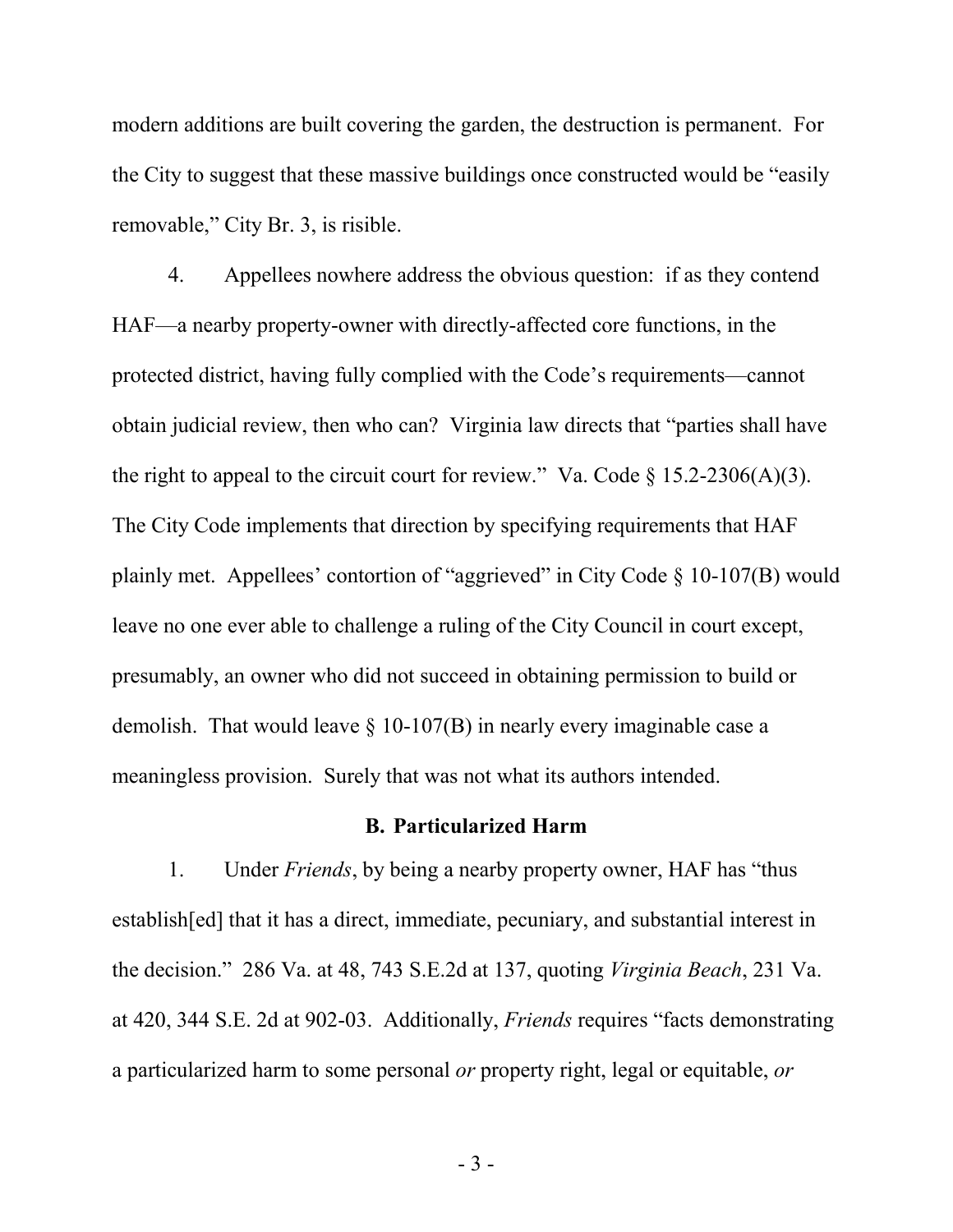imposition of a burden or obligation upon the petitioner different from that suffered by the public generally." 286 Va. at 48, 743 S.E.2d at 137 (emphases supplied; internal quotation marks omitted).

Ignoring the multiple harms that HAF plainly and abundantly alleged, Appellees instead scatter wild hyperbole, such as that to allow HAF to sue "would be to confer standing upon every person in the Commonwealth." City Br. 12. They pretend that HAF is merely a bystander, a member of the general public. *Cf.* City Br. 12 ("not a burden or obligation that is different from that shared by the public generally"). But HAF is anything but that. HAF is both a nearby property owner in Alexandria's Old and Historic District; a participant who complied with all the prerequisites to appeal designated in Alexandria Code § 10-107; a participant in the program of the Open-Space Land Act, Va. Code § 10.1-1700 to -1705; and a body incorporated and recognized with the sole purpose to represent Old Town residents and safeguard preservation of landmark historic structures like the Hugo L. Black house.

2. It is the blackest of black-letter law that on demurrer a pleading is to be read expansively to give the benefit of every doubt to the pleader, recognizing all that is alleged explicitly or implicitly. Appellees acknowledge that a complaint avers "those facts that are expressly alleged, impliedly alleged, and which can be inferred from the facts alleged." Vowell Br. 6, quoting *Harris* v. *Kreutzer*, 271 Va.

- 4 -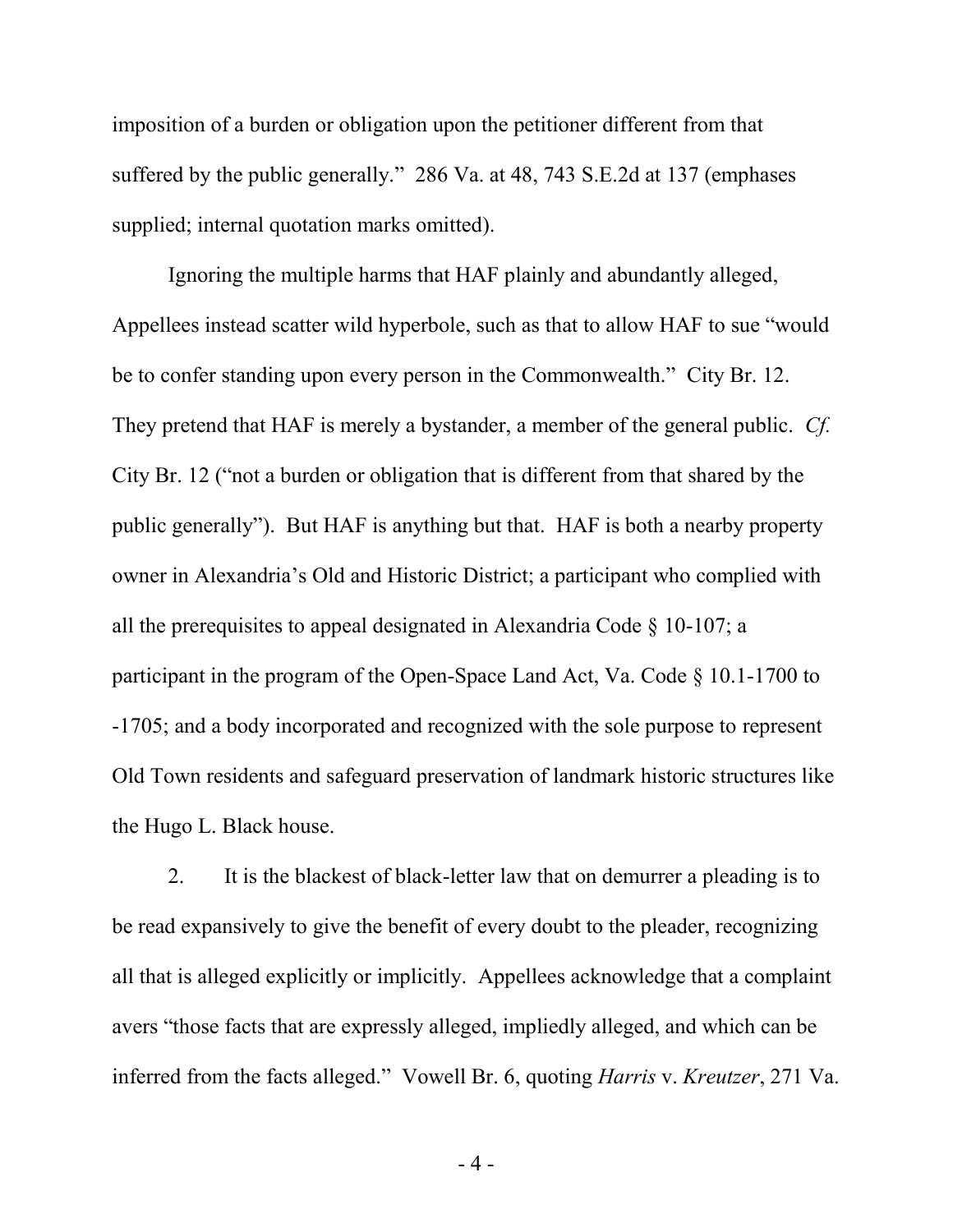188, 196, 624 S.E.2d 24, 28 (2006). "The court accepts the truth of all properly pleaded material facts and construes all reasonable factual inferences in favor of the nonmoving party." City Br. 6, citing *Fuste* v. *Riverside Healthcare Ass'n*, 265 Va. 127, 131, 575 S.E.2d 858, 861 (2003) ("All reasonable factual inferences fairly and justly drawn from the facts alleged must be considered in aid of the pleading" (internal quotation marks omitted)).

Having acknowledged the law, however, Appellees then ignore nearly every one of HAF's explicit allegations that establish standing, and eschew all favorable inferences. Yet the record shows that HAF alleged not just one but multiple facts that have been recognized singly or collectively as sufficient, *e.g*.:

—That it owns historic property in a protected historic zone. J.A. 3.

—That it stands to suffer diminution of its own property values if prime historic buildings and spaces are not preserved. J.A. 3-4, 166.

—That it participates in OSLA to ensure the preservation of strict architectural criteria and rare open space in the protected zone. J.A. 3, 232, 239.

—That failure to preserve a historic building and open space will harm the investment of it and other nearby property owners who purchased in reliance on preservation. J.A. 3-4, 166.

—That it is a quasi-official body, uniquely authorized to set criteria for and award designations of qualifying historic properties. J.A. 3-5, 7, 49.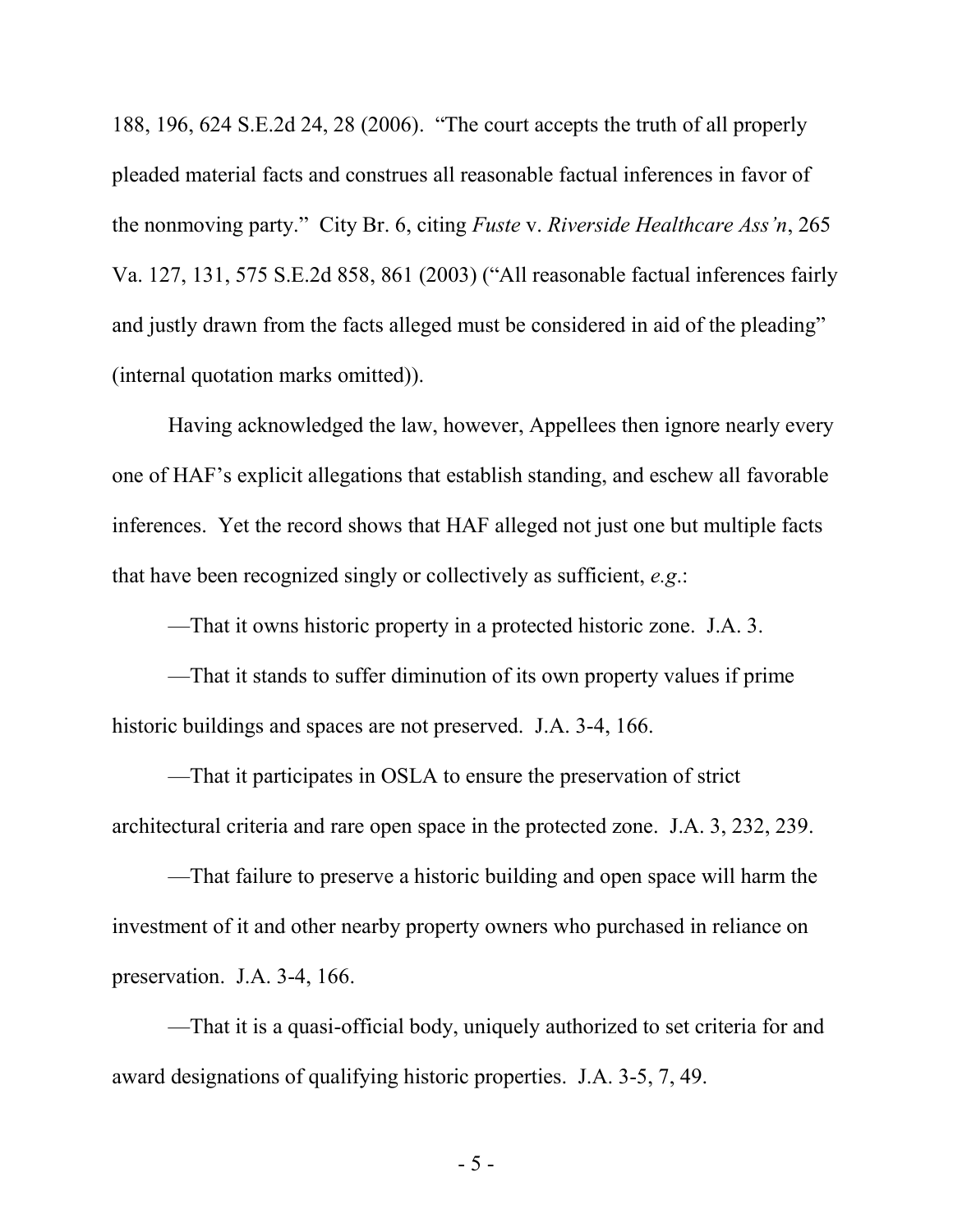—That its entire reason for existence is confined to preservation of historic sites in the Old and Historic District, promoting interest in Alexandria's history, educating as to the character of the Old and Historic District, and preserving the District's open space. J.A. 49, 232-33, 239.

3. The situation of HAF is even farther removed from that of the general public in that HAF resembles a quasi-official body that exists to maintain the regime of historic preservation that Alexandria and Virginia established in the 1960s in order to arrest the destruction of Alexandria's uniquely historic early town. HAF, for example, sets standards and controls the criteria for marking of very old houses like the Hugo L. Black house and also holds historic-preservation easements on many Old Town properties. In such respects it can claim the same standing that this Court recognized in *Board of Supervisors of Fairfax County* v. *Board of Zoning Appeals*, 268 Va. 441, 604 S.E.2d 7 (2004), cited City Br. 16, as a body one of whose functions is to go to court where necessary to safeguard the legally established preservation zone.

#### **C. Parallel Cases**

Allegations in almost identical words were held sufficient to establish standing of property owners in a historic district of Richmond in *Taylor* v. *Northam*. No. CL 20-3339 (Aug. 3, 2020), holding that "Plaintiffs' interest in their property values and the structuring of their neighborhood provide them direct and

- 6 -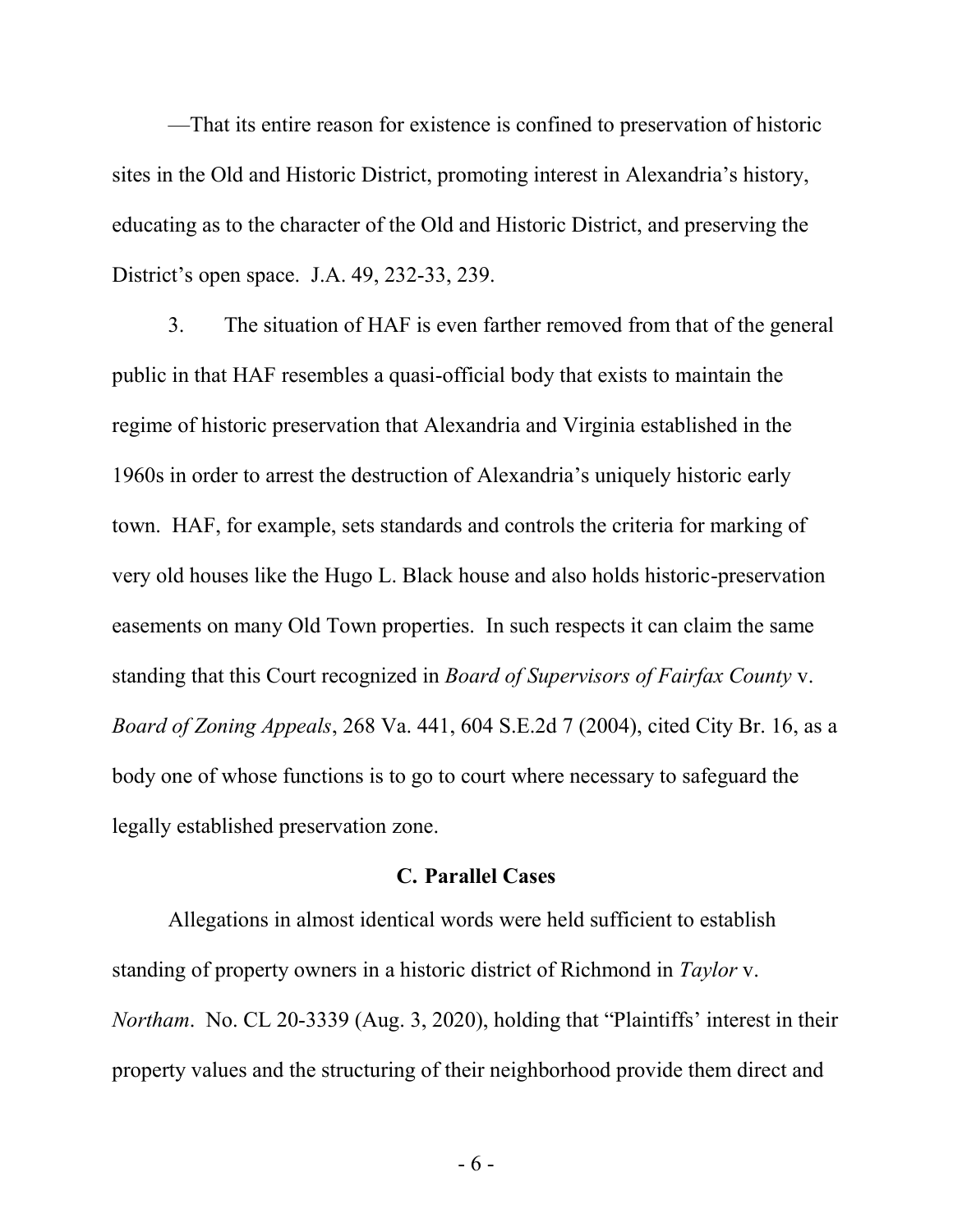pecuniary interests in the outcome of this litigation, separate from that of the general public." The court cited in particular this Court's holding in *Philip Morris USA Inc.* v. *Chesapeake Bay Found., Inc.*, 273 Va. 564, 643 S.E.2d 219 (2007), that even for persons who merely use an affected area, it is sufficient for standing that "the aesthetic and recreational values of the area will be affected by the challenged activity." For another example, *Payne* v. *City of Charlottesville*, 97 Va. Cir. 51, 61 (2017), recognized that "historical, or similar losses constitute harm that is relevant in determining standing."

The City ignores all these decisions. Vowell concedes that "aesthetic or recreational values" can confer standing, but mistakenly argues that HAF "fails to allege impact upon a property right owned by it, or even how its heightened historical interest will be harmed by approval of the applications," Vowell Br. 16—even though HAF plainly stated that it was a property owner seeking to protect "aesthetic and economic benefit." J.A. 166; see also J.A. 7, 49-51.

#### **D. Leave To Amend**

Appellees want to ignore the Circuit Court's reversible denial of leave to amend as insufficiently embraced in the assignments of error to this Court. Yet the first assignment of error, complaining of the Circuit Court's decision on standing, specifically assigns the record page where HAF complained "that the Court dismissed this matter with prejudice which denied the Plaintiffs the chance to cure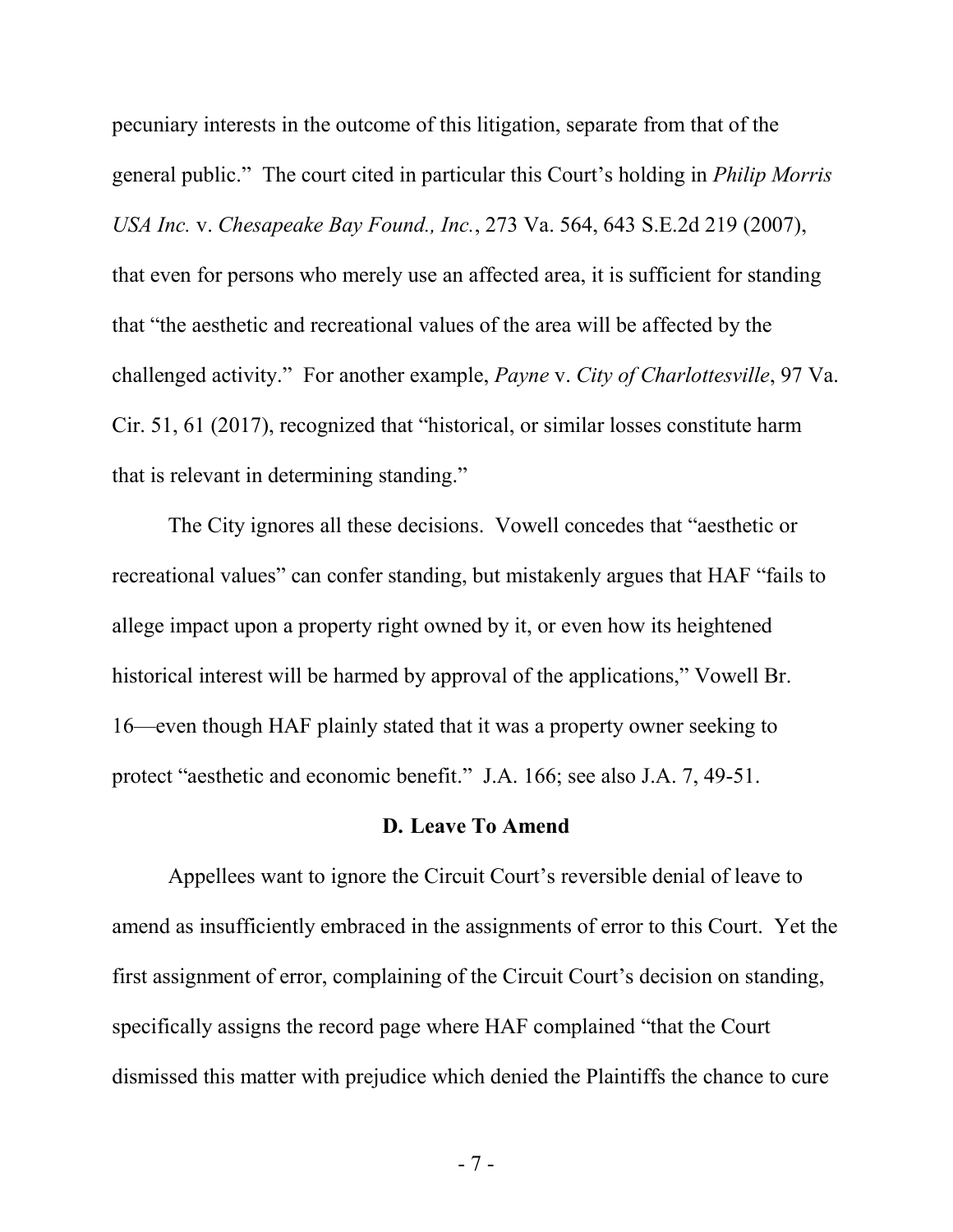any defects in alleging standing." J.A. 277. See Petition for Appeal at 4. HAF further cited in its petition "dismissal of the Petition of Appeal on demurrer without leave to amend." *Id.* at 11. There is not the slightest doubt that HAF assigned as error the Circuit Court's entire ruling on standing, which was: "I'm going to sustain the demurrer without leave to amend." J.A. 271.

Nothing in precedent or common sense—only their reluctance to have to defend an indefensible ruling—supports Appellees' argument that that comprehensive single sentence should have been broken apart and numbered as multiple assignments of error. Even if that were so, in recognition of Rule 1:8 this Court certainly is empowered to ignore such an imaginary defect.

#### **II. Open-Space Land Act**

#### **A. Noncompliance With Section 1704**

The City tries to shrink the Open-Space Land Act, an Act of the General Assembly, as if it concerned only an easement between private parties that the City can ignore. But the OSLA is a statute of the Commonwealth, with detailed provisions as to land use, not some private arrangement. By its statutory terms, the OSLA removed the property interest granted by Justice Black in 1969 from the power of Alexandria to "convert[] or divert[] from open-space land use" except under specified conditions (such as substitution of equivalent land) that obviously are not present here. Va. Code § 10.1-1704. Section 1704 also requires a finding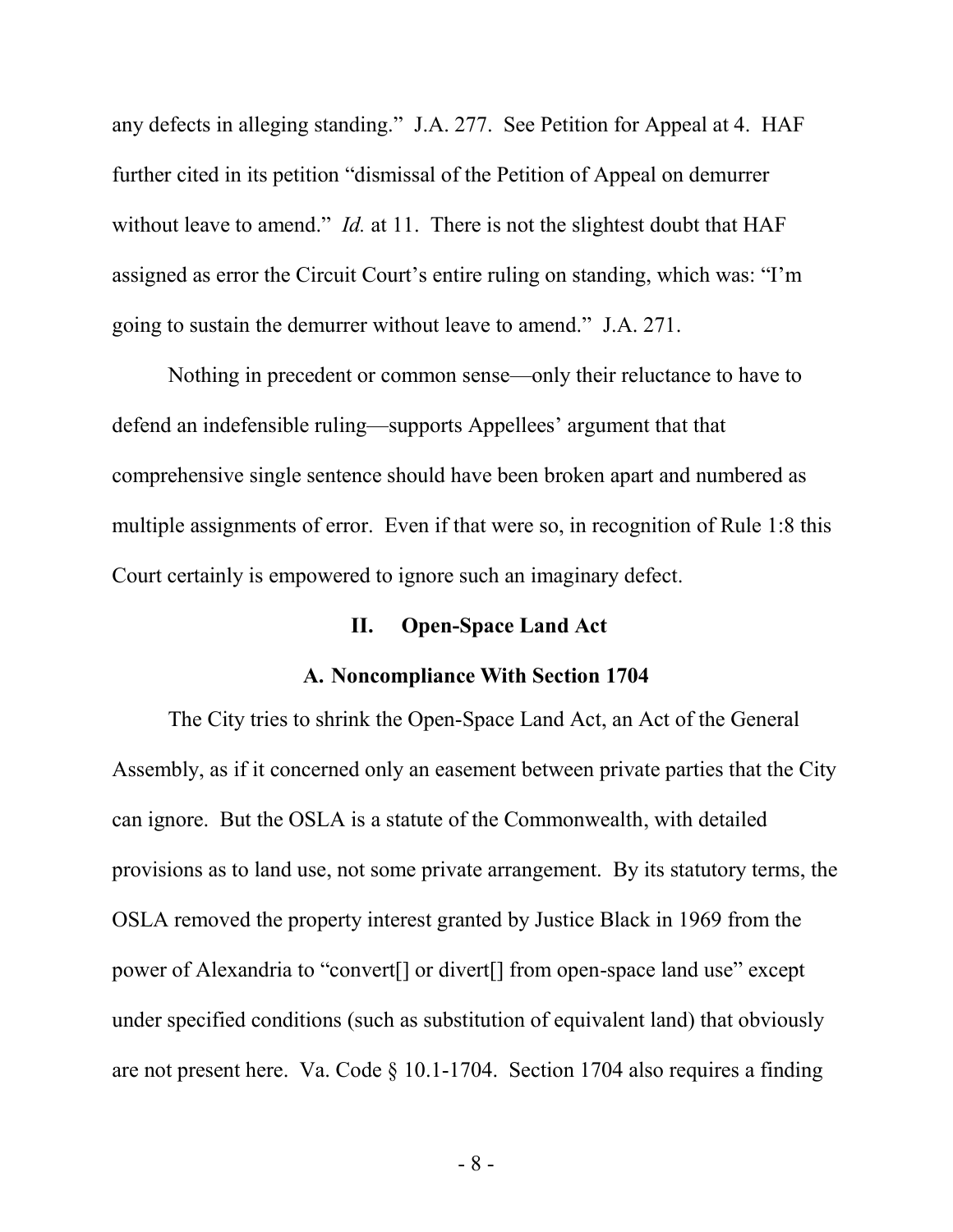that "the conversion or diversion is . . . (a) essential to the orderly development and growth of the locality and (b) in accordance with the official comprehensive plan for the locality." It is undisputed that no such finding was (or could have been) made.

Appellees decline to address this dispositive failure head-on. Instead, the City tries to excuse it by arguing that the City Council was not a body empowered to make such an offer and findings. City Br. 23-27. But whether it was or not, the undisputed and controlling fact is that these requirements of § 1704 were never met—not by the City, not by anyone else. Therefore the statutory bar to "conver[sion] or diver[sion] from open-space land use" is plainly in effect.

#### **B. Contorting Dillon's Rule**

The new owners try to escape the clear terms of the OSLA statute by revising Dillon's Rule of statutory construction—which of course *limits* the discretion of local governments—instead to give a locality free rein to ignore a governing state statute. Vowell Br. 21-22. They argue that "[u]nder Dillon's Rule of strict construction, BAR and City Council were not empowered to consider the Open-Space Land Act." Vowell Br. 21.

That is preposterous. State law is supreme. Va. Code  $\S$  1-248. It is "fundamental that local ordinances must conform to and not be in conflict with the public policy of the State as embodied in its statutes." *Blanton* v. *Amelia County*,

- 9 -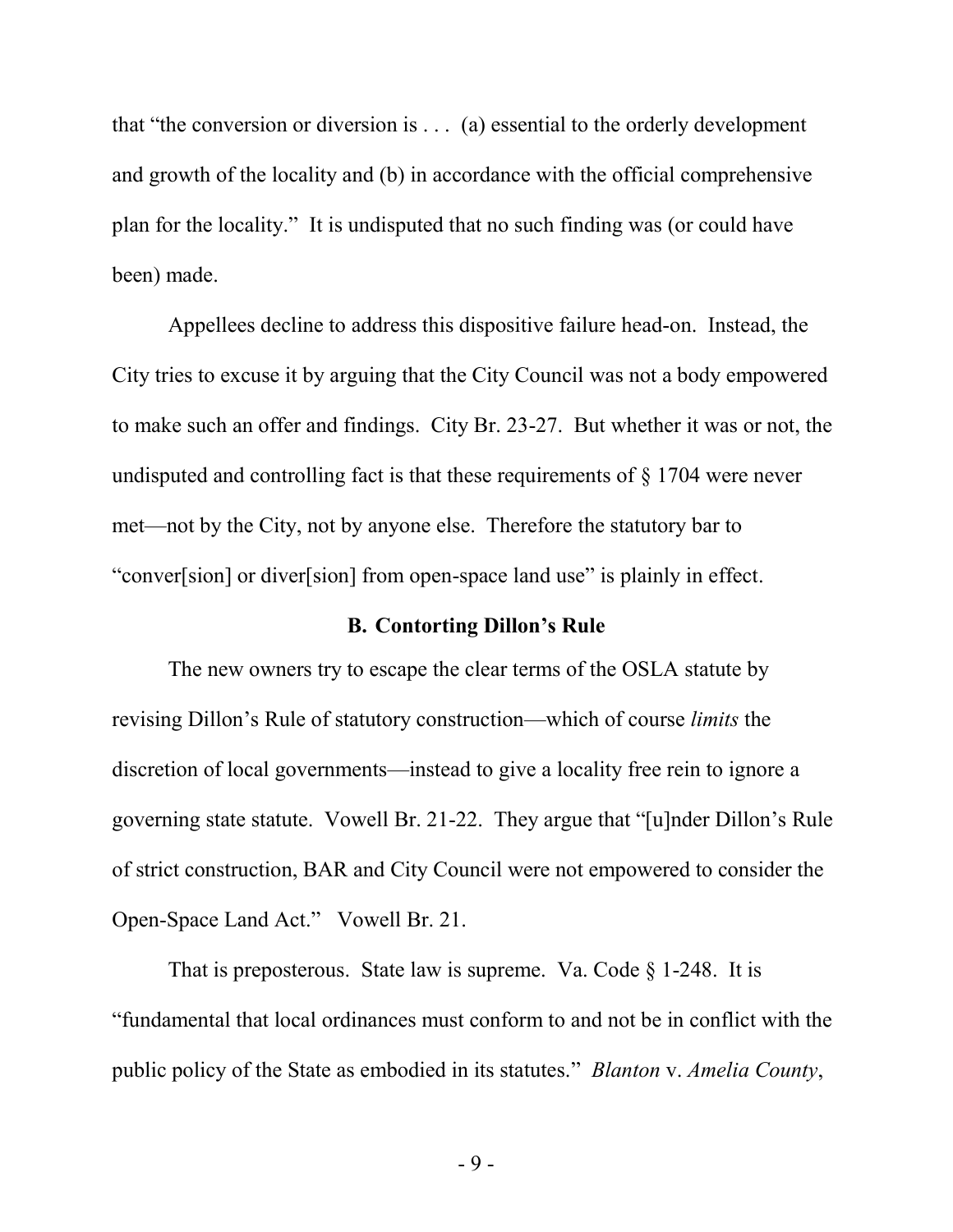261 Va. 55, 63, 540 S.E.2d 869, 873 (2001) (internal quotation marks

omitted). And Virginia has a strong "public policy favoring land conservation and preservation of historic sites and buildings in the Commonwealth as expressed in the Constitution of Virginia." *United States* v. *Blackman*, 270 Va. 68, 81, 613 S.E.2d 442, 448 (2005)—a case that repeatedly cites, as a leading example, the Open-Space Land Act. See 270 Va. at 78-81, 613 S.E.2d at 447-48.

#### **C. Contradictory Representations**

Although they do not deny the noncompliance with the requirements of Va. Code § 10-1704, the owners in their brief inject an irrelevant and incorrect factual assertion—one contrary to their prior representations and the record, and not endorsed by the City—concerning terms of the easement. They assert that "VDHR [Virginia Department of Historic Resources], the grantee, provided its approval of the same work proposed in the Applications prior to the BAR hearing." Vowell Br. 20; see also *id.* 3, 4, 6, 18, 19, 22.

Such a statement is surprising, because their attorney last year emphatically told the Circuit Court just the opposite. Indeed, he complained about the continuing difficulty of obtaining approval:

> [T]hey have worked very closely with the easement holder, the VDHR, for the past five years to come up with a plan that satisfies all easement requirements and widely accepted preservation standards while still allowing them to bring their property to life as a family house. Working with the VDHR has not been an easy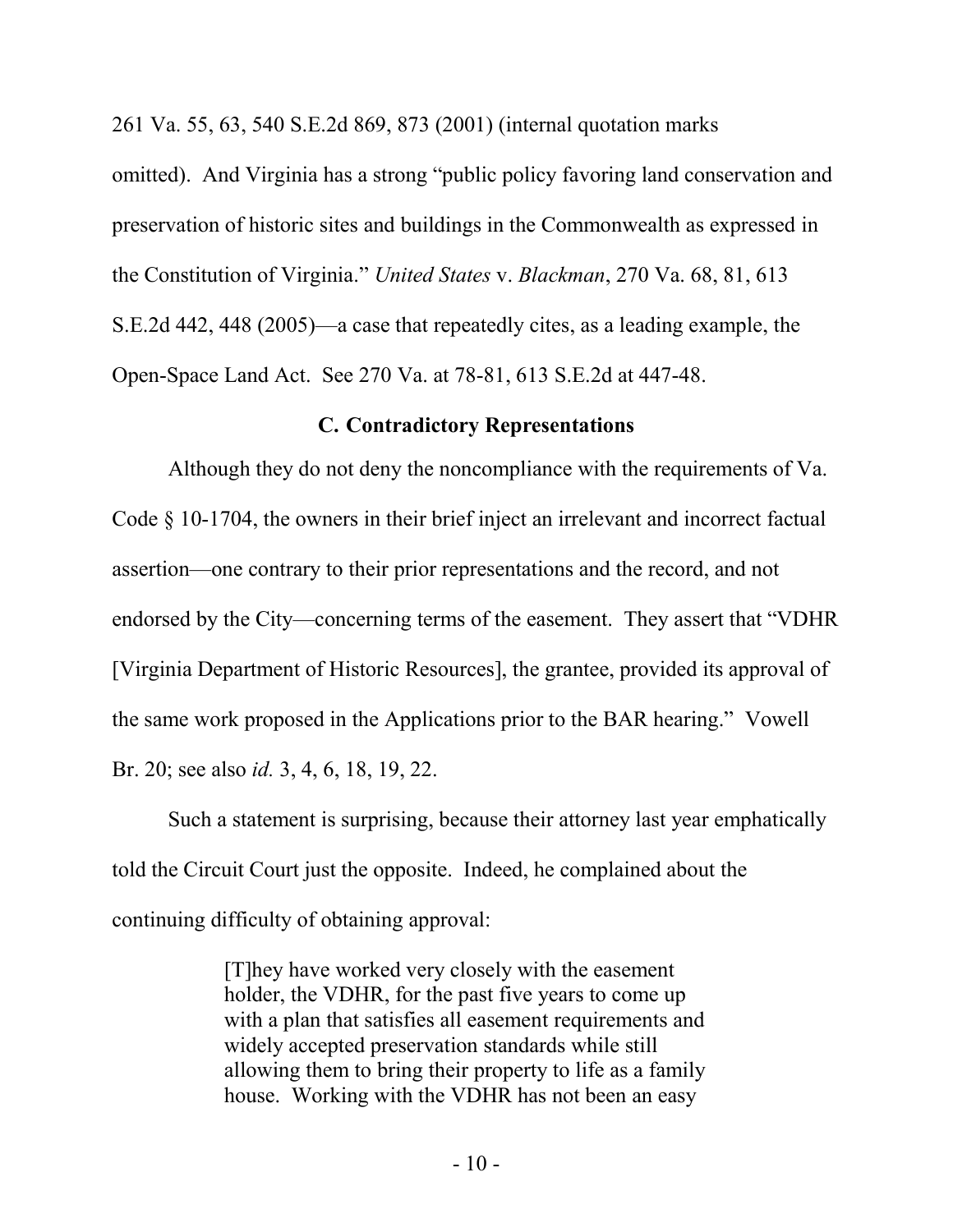process and the project as proposed in the application is a long way off.

J.A. 255. They reiterated that same acknowledgment to this Court earlier this year, referring to "*Vowell's ongoing efforts* to secure the separate permission needed from DHR." Vowell Br. in Opp., Feb. 23, 2020, at 13-14 (emphasis supplied).

The City, by contrast, repeatedly disowns this new, albeit irrelevant, representation, and points out that references to correspondence with the state authorities, see J.A. 34-35, 87, 106, are "*not to show that VDHR had issued an approval*, but only to illustrate that the easement approval process is distinct from the certificate of appropriateness and permit to demolish approval process." City Br. 23 (emphasis supplied). The City explains that they simply "show that Vowell was actively seeking this separate approval." *Id.* at 22.

What matters of course, is not easement terms, but that the findings and offer mandated by § 1704 were never made. Yet for the owners now suddenly and misleadingly to represent that they had some sort of approval is troubling.

#### **III. Adjudication on Demurrer**

1. "The trial court is not permitted on demurrer to evaluate and decide the merits of the allegations set forth . . . , but only may determine whether the factual allegations . . . are sufficient to state a cause of action." *Harris* v. *Kreutzer*, 271 Va. at 196, 624 S.E.2d at 28, quoting *Riverview Farm Assocs. Va. Gen. Pshp.*  v. *Board of Supervisors*, 259 Va. 419, 528 S.E.2d 99 (2000). Appellees are unable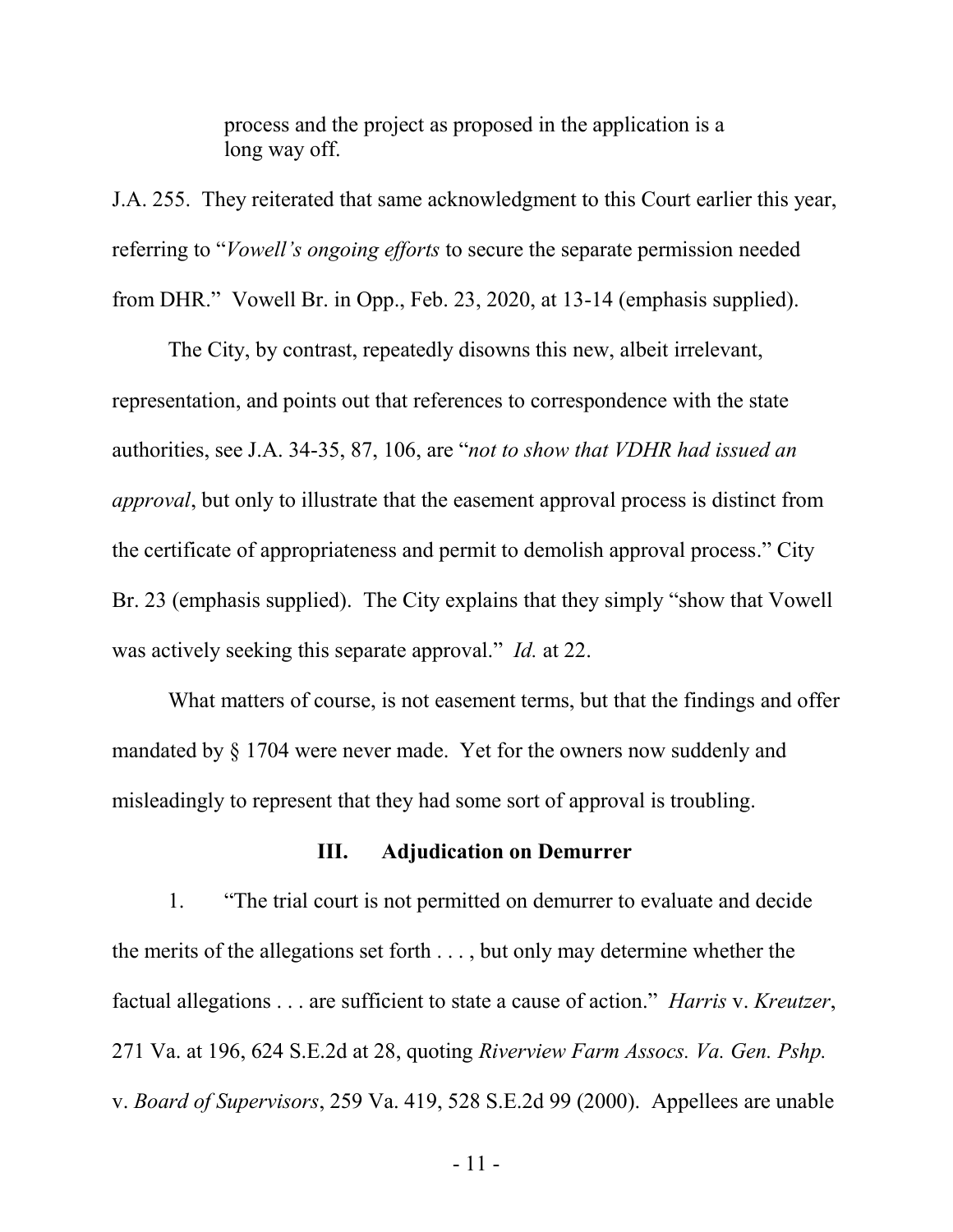to avoid the glaring problem that here the Circuit Court did precisely what was not permitted. They argue that the holding was correct on the merits. But the merits were not before the court to decide on demurrer. See cases at *Amici* Br. 31-33.

2. Moreover, even if a merits decision were permissible, the Circuit Court got it wrong. Appellees argue that the issues were "fairly debatable," pointing to what the court called "the volume of information that was before the city council when it made its decision." J.A. 260. That is not the test. Over and over again this Court has held that "fairly debatable" cannot save a ruling that disregarded applicable statutory provisions, and therefore was arbitrary and unlawful. Decisions that ignore applicable statutes are not "fairly debatable." They are contrary to law. *E.g.*, Va. Code § 15.2-2306(A)(3); *Newberry Station Homeowners Ass'n* v. *Board of Supervisors*, 285 Va. 604, 621, 740 S.E.2d 548, 557 (2013); cases discussed at *Amici* Br. 22-25.

In this case HAF alleged plain violations of Alexandria Code § 10-105, both as to the enumerated factors that the City Council failed to consider, including statutory requirements, and the unauthorized factors on which it relied. J.A. 9-14, 277. These errors include some that on their face are indefensible. For example, the Council concluded that a rare historic curved wall should be torn down because allegedly it was not "well considered" when erected two centuries ago. But second-guessing the taste or skill of ancient architects is not a factor embraced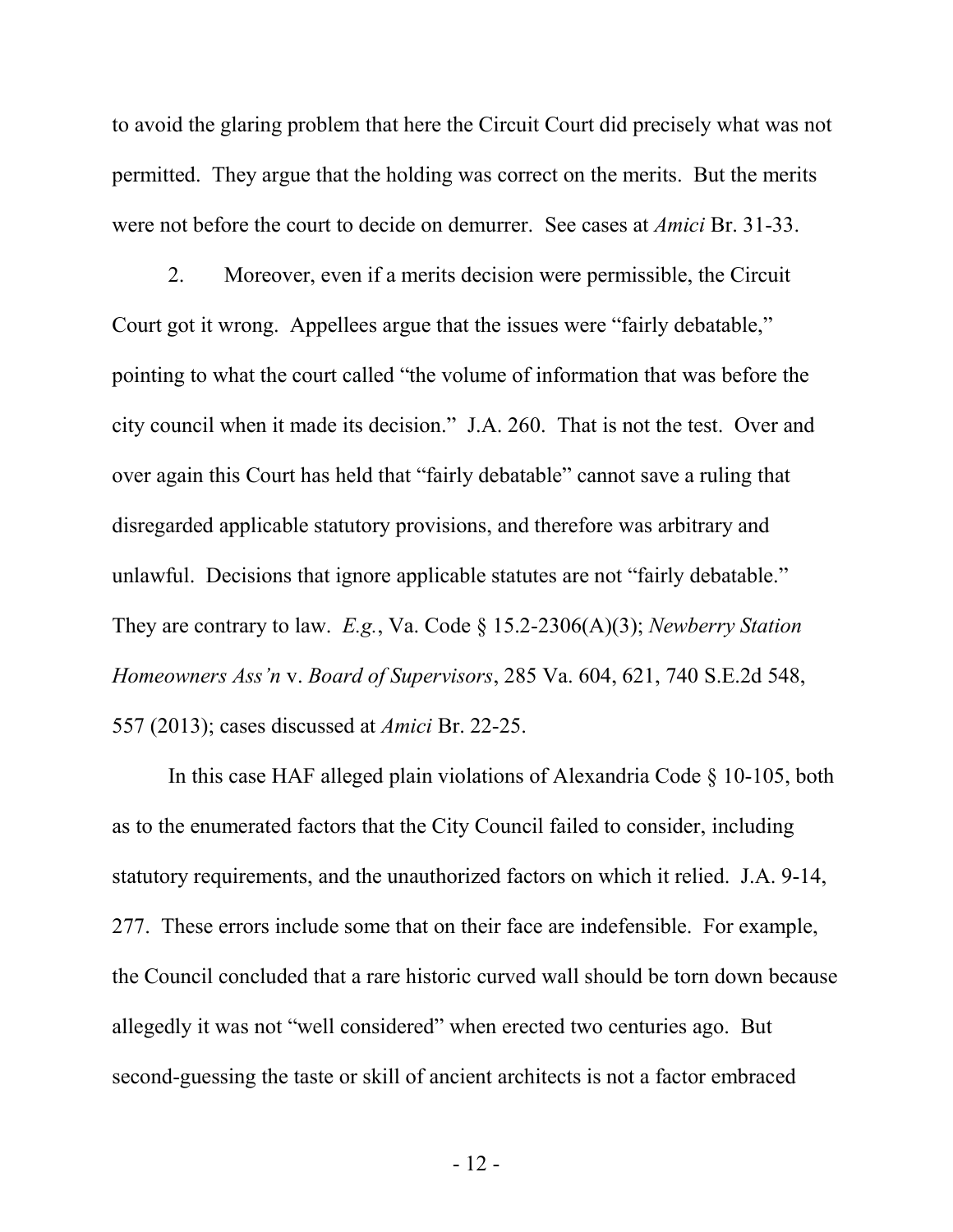in § 10-105. The City's half-hearted excuse is that it seems somehow "relevant." City Br. 36.

For another example, the City incorrectly says that "this Court has affirmed that landmark designations do not have a bearing in local land use decisions." City Br. 34. But the Virginia Code says otherwise. In § 10.1-2204 it provides that in applying provisions like Alexandria Code § 10-105 local governments should "take . . . into account in their . . . decision making" the designation of an official landmark, even if that fact alone may not be dispositive. The early case on which the City relies construed a wholly different provision, since superseded, in a previous version of the statute, and held that the state Commission was not empowered to order a county to establish a historic district. *Virginia Historic Landmarks Comm'n* v. *Board of Supervisors*, 217 Va. 468, 230 S.E.2d 449 (1976). In the present century, this Court has emphasized that local decisions must conform to "public policy of the State" including Virginia's "public policy favoring land conservation and preservation of historic sites and buildings." *Blanton*, 261 Va. at 63, 540 S.E. 2d at 873; *United States* v. *Blackman*, 270 Va. at 81, 613 S.E.2d at 448.

3. Nor, as HAF pointed out, did the court have before it anything resembling the entire record. See J.A. 88-89 (complaining in Circuit Court of extensive unexplained "Missing Materials" in the staff report). Hence, cases in

- 13 -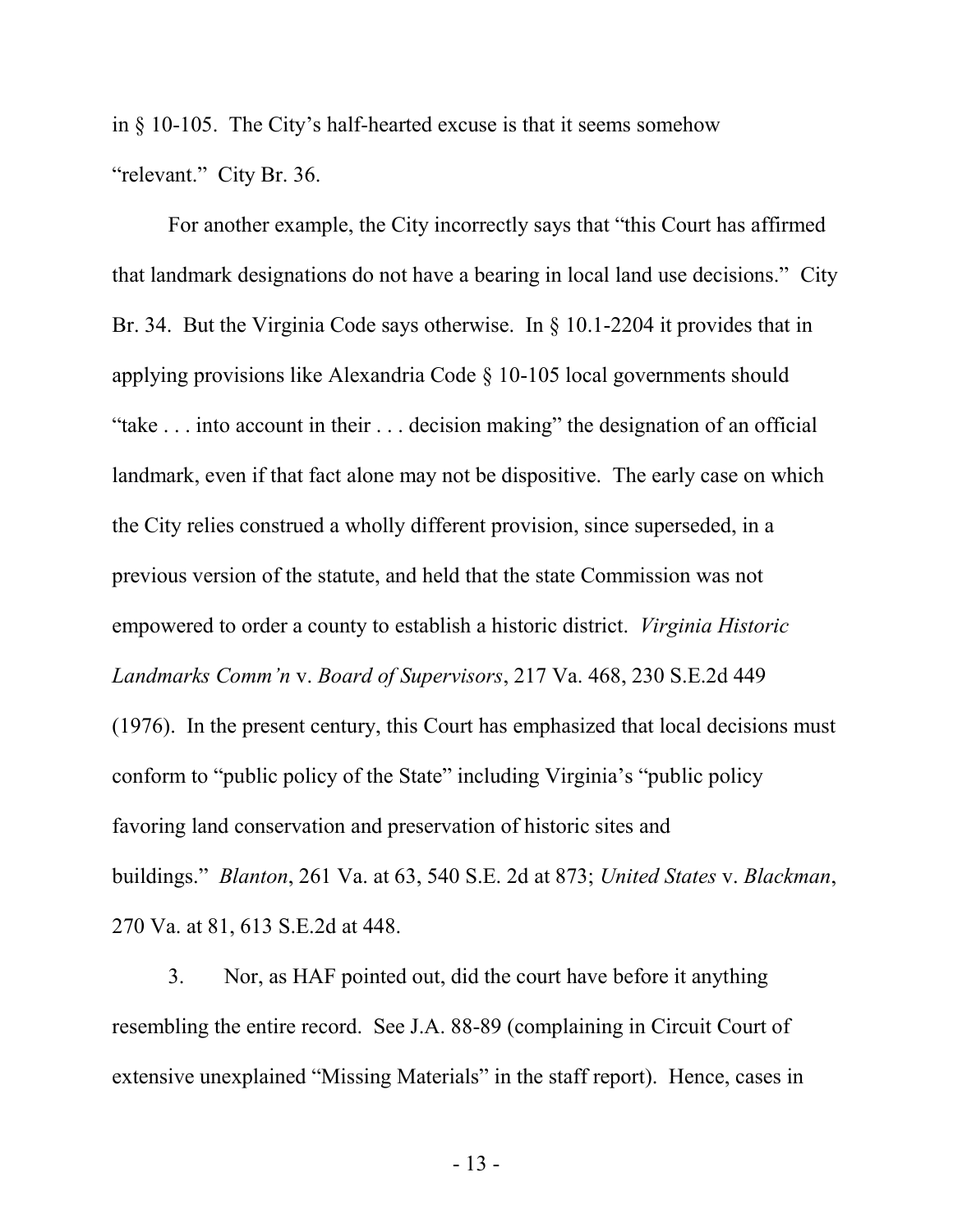which no violations of Virginia and City statutes were alleged and "fairly debatable" was the only issue, and in which there was a complete record, are inapplicable. *E.g.*, *Eagle Harbor, L.L.C.* v. *Isle of Wight County*, 271 Va. 603, 628 S.E.2d 298 (2006) (declaratory judgment on water and sewer fees); *Byrne* v. *City of Alexandria*, 298 Va. 694, 842 S.E.2d 409 (2020) (grant of oyer—concededly never entered here, Vowell Br. 5—had produced entire legislative record).

4. Appellees do not deny that these issues, all of them arising under § 10-105 of the Alexandria Code, were preserved. Nevertheless they pretend that these were not included in the assignments of error in this Court. City Br. 30-38; Vowell Br. 7-8. But the second assignment of error specifically recites:

> The Circuit Court erred in . . . finding that the City Council properly applied Alexandria Zoning Ordinance 10-105 in making its decision.

Petition for Appeal 4; J.A. 278. Moreover, that assignment included citation to specific pages of the trial record in which HAF complained that the Council had "relied upon factors not contained within the Alex. Zon. Ord. § 10-105(B)," and had in rejecting landmark status "refused to consider anything outside the bare standards enumerated in Alex. Zon. Ord. § 10-105(A)(2)," J.A. 10-11. See also Petition for Appeal at 19 ("City Council acted in a manner inconsistent with the requirements of Virginia State Law *and failed to appropriately apply Alexandria Zoning Ordinance 10-105"*) (emphasis supplied).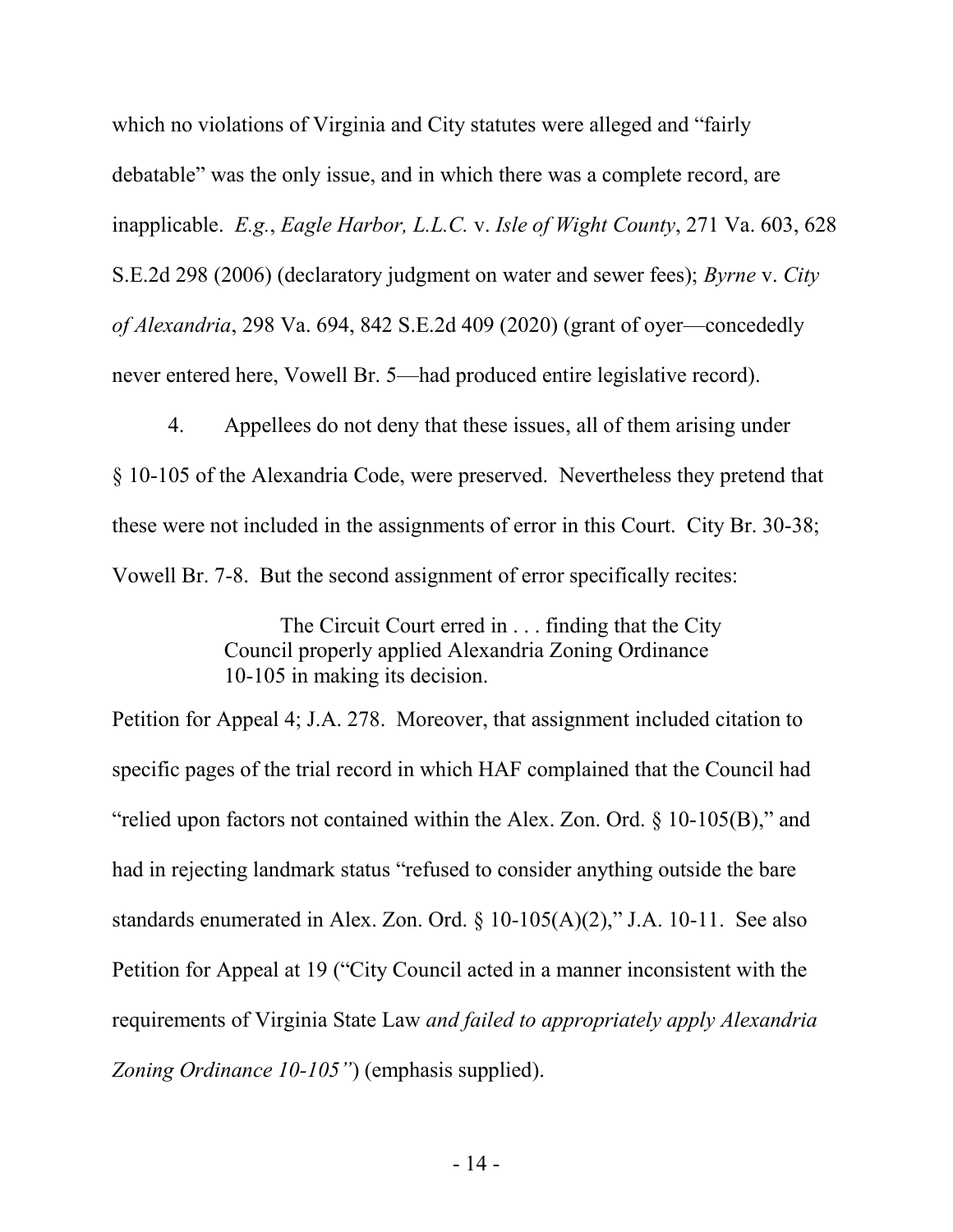## **IV. "The Rest Is Silence."**

—*Hamlet*, act V, scene 2

Appellees continue, as the cliché has it, to play *Hamlet* while omitting the Prince of Denmark. Not once do they acknowledge that the officially designated Alexandria landmark hanging in the balance is the history-laden Justice Hugo L. Black house and garden. And they have no response to the several briefs filed in this Court explaining why in particular Justice Black's gift to history obviously meets the core criteria of Alexandria Code § 10-105 and the historic-preservation guarantees of the Virginia Code and Constitution. No doubt the Judge would chuckle that his adversaries dare not speak his name.

### **CONCLUSION**

For the reasons stated, the judgment of the Circuit Court should be reversed.

Respectfully submitted,

 $\rho^{\omega}$  for  $\mu^{\omega}$ 

A.E. DICK HOWARD (VSB 08606) School of Law University of Virginia 580 Massie Road Charlottesville, Virginia 22903 (434) 466-6979 (434) 924-7536 (fax) dhoward@law.virginia.edu

JOHN G. KESTER 313 North Saint Asaph Street Alexandria, Virginia 22314 (703) 548-7163 (202) 434-5029 (fax) jgkester@gmail.com

GEORGE L. SAUNDERS, JR. 120 North LaSalle Street Chicago, Illinois 60602 (312) 444-9656 (312) 277-5205 (fax) tsaunders@saunders-lawfirm.com

*Attorneys Pro Se*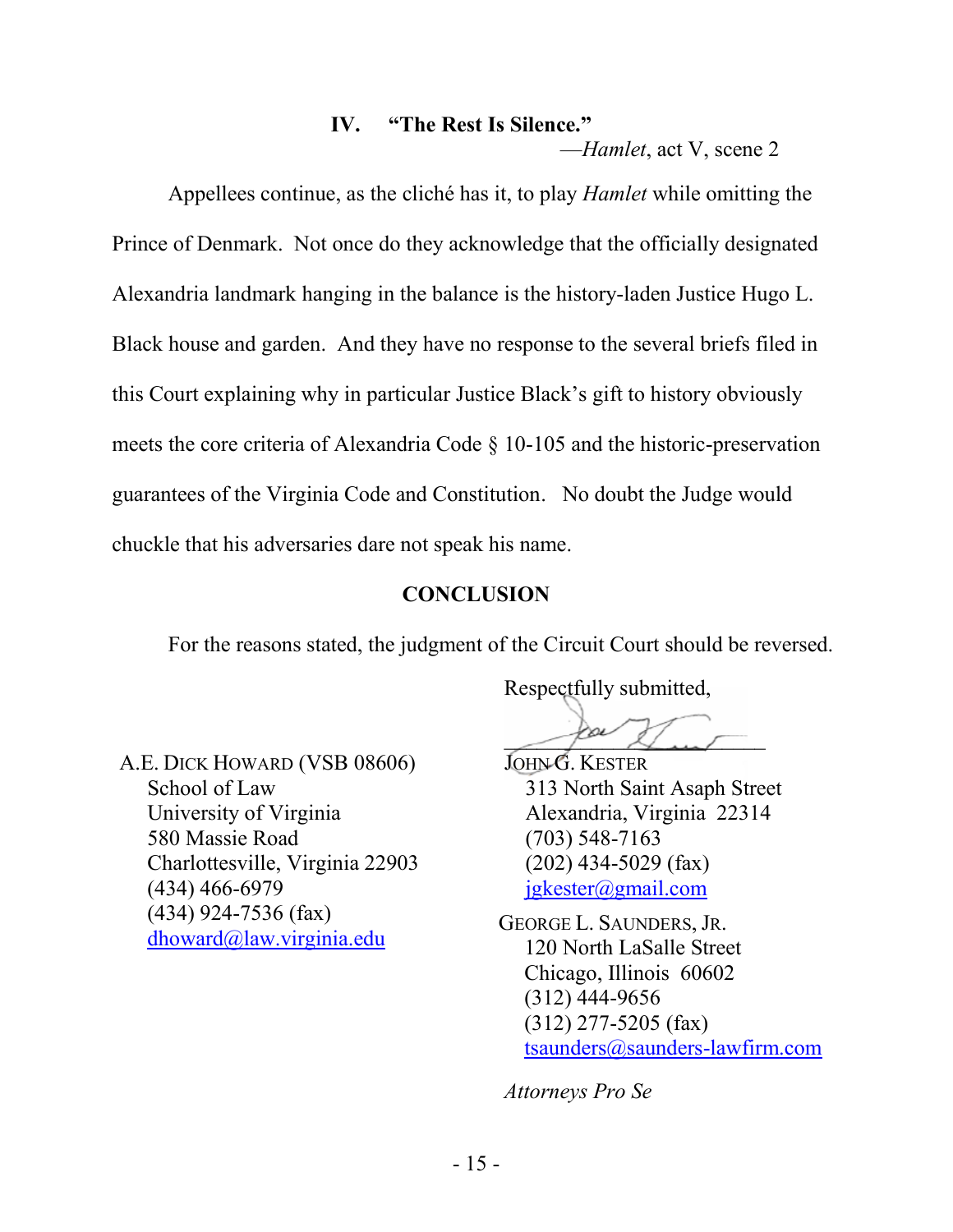## CERTIFICATE OF SERVICE AND COMPLIANCE

I certify that this 23rd day of December 2020 I caused true copies of the

foregoing reply brief to be served electronically on each of the following:

J. Chapman Petersen, Esq. Chap Petersen & Associates 3700 Chain Bridge Road Fairfax, VA 22030 jcp@petersenfirm.com

Joanna C. Anderson, Esq. City Attorney 301 King Street Alexandria, VA 22314 Christina.Brown@alexandriava.gov

Gifford R. Hampshire, Esq. Blankingship & Keith, P.C. 4020 University Drive Fairfax, VA 22030 ghampshire@bklawva.com

Anthony F. Troy, Esq. Eckert Seamans Cherin & Mellott, LLC 919 East Main Street Richmond, VA 23219 ttroy@eckertseamans.com

Roger K. Newman 1430 Campanelli Drive Plantation, Florida 33322 rogernewman47@gmail.com

Josephine P. Hallam, Esq. Hallam Law Group 3838 N. Central Avenue Phoenix, Arizona 85012 jhallam@hallamlawgroup.com